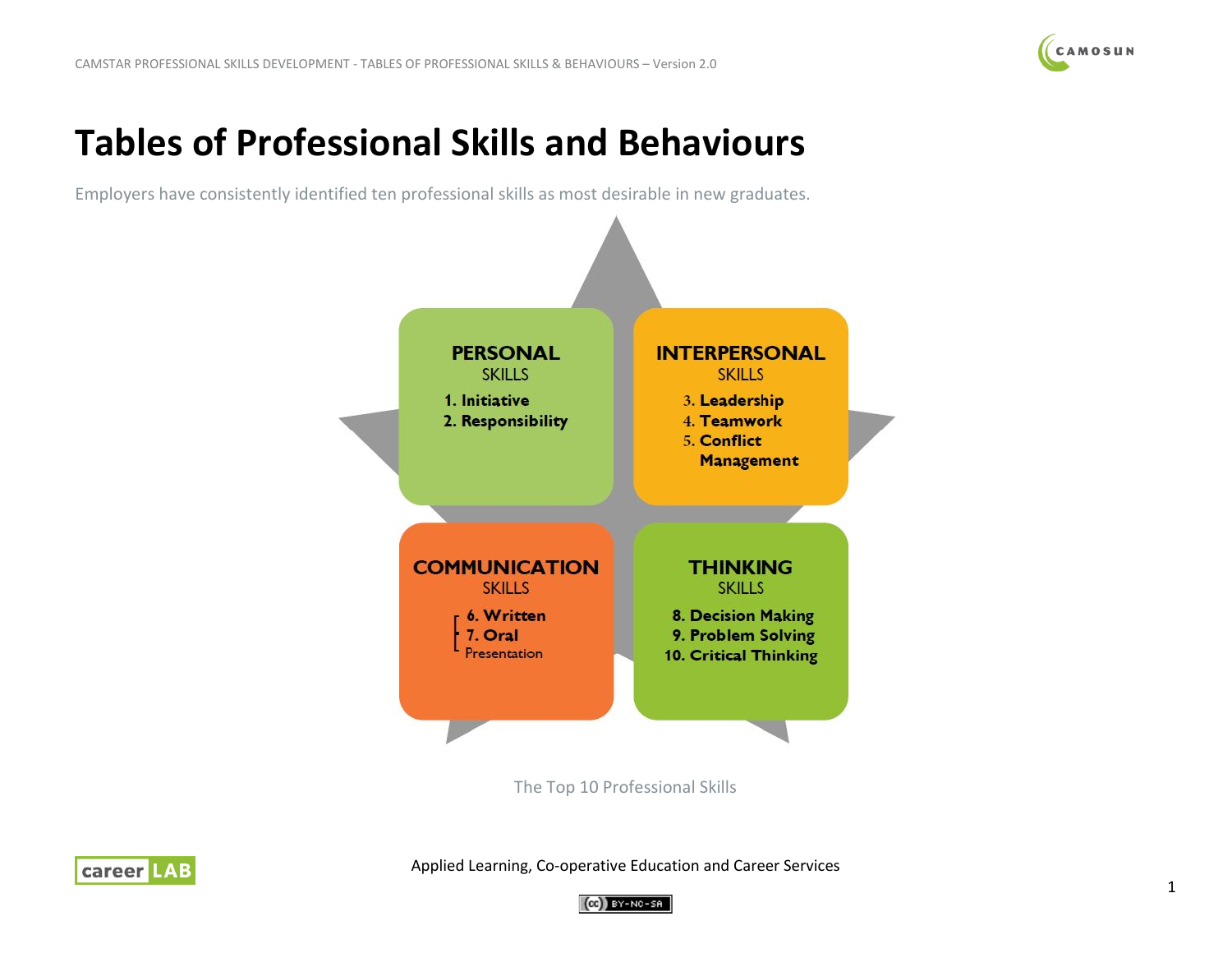# CAMOSUN

## **STAR Story Structure Examples Tables**

The following Tables provide examples of STAR stories for each of the ten professional skills and one corresponding behaviour. Please note that the interactiv[e CamSTAR STAR Story Tool](https://camstar.opened.ca/lessons/4-2-activity-use-the-star-story-tool/) guides you through this process online and a downloadabl[e Story File Template](https://camstar.opened.ca/lessons/4-3-your-reflective-story-file-template/) is available to organize your stories. You may also use the third column in this table to write your own STAR stories by saving this document and inserting your own words.

### **S – Situation**

*Describe a coursework or workplace situation in which you demonstrated one of the ten professional skills listed in column one. This should point to a specific time and place, e.g., 'during my diploma program' or 'while on a work term' or 'in my creative writing course'.*

**Note:** It's best to describe a situation that was challenging to you in some way and that enabled you to learn or grow.

## **T – Task**

*Briefly explain the task that required you to demonstrate the skill. Name the one professional skill that was used so resolve the situation. Be sure to focus on your actions - use "I" and not "we", and if you are describing a group task, focus on your role.*

## **A – Action**

*This is the most substantial part of your STAR story (from 50-70%) and it is important to describe:*

- *What you did and the professional skill you used from Column 1.*
- *How you did it and the professional behaviour you used from Column 2.*
- Give **specific details that describe how and why** you went about taking one set of actions (see examples below).

## **R – Result**

*This is where you get to be the hero of the story. It's important to end by explaining the impact of your actions, as well as what you learned. This will not only solidify your own learning, but will also ensure the employer or course provider knows your actions made a difference and that you met the course learning outcomes. The following questions will help guide your response:*

- *What happened as a result of the actions you took?*
- *What did you learn?*
- *What, if anything, would you do differently next time?*



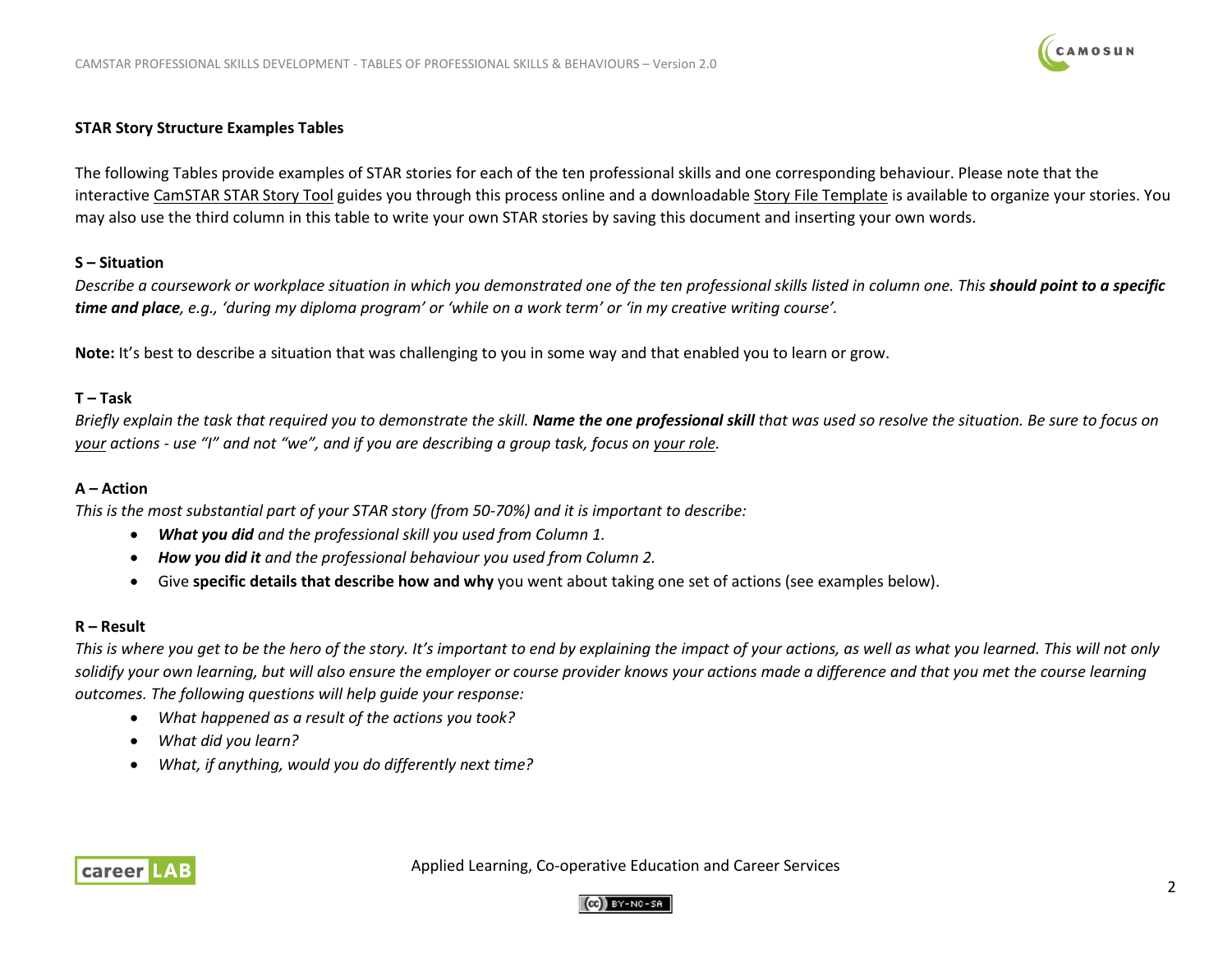

## **Personal skills and behaviours – Initiative**

It is important to demonstrate personal skills such as the ability to take initiative and to be responsible.

| <b>SKILL</b>                                                                                                                | <b>EXAMPLE BEHAVIOURS</b>                                                             | SAMPLE PROCESS FOR WRITING A STAR STORY                                                                                                                                                                   |
|-----------------------------------------------------------------------------------------------------------------------------|---------------------------------------------------------------------------------------|-----------------------------------------------------------------------------------------------------------------------------------------------------------------------------------------------------------|
| <b>Initiative</b>                                                                                                           | You exercised personal initiative when you                                            | S-Situation                                                                                                                                                                                               |
|                                                                                                                             | took action that went beyond requirements in order to<br>achieve objectives           | E.g. During my internship work placement                                                                                                                                                                  |
|                                                                                                                             | demonstrated a readiness to try new things                                            | $T - T$ asks                                                                                                                                                                                              |
|                                                                                                                             | implemented new ideas or potential solutions without<br>prompting                     | E.g. During my internship work placement, I took the initiative to discuss how I might contribute to<br>improving business practices in the company with my supervisor.                                   |
|                                                                                                                             | introduced improvements to the way things are done                                    | $A - Action$                                                                                                                                                                                              |
|                                                                                                                             | used feedback to improve your performance                                             |                                                                                                                                                                                                           |
|                                                                                                                             | looked for opportunities to improve your work practices                               | E.g. Following that discussion, I took on a project to make improvements to the way things are done.<br>This is something I'm passionate about and I was glad to have the opportunity to put theory into  |
|                                                                                                                             | anticipated potential problems and took action                                        | practice. First, I interviewed internal employees at different levels to find out what was working and<br>what was not working for their departments. Next, I researched what our competitors were doing, |
|                                                                                                                             | took immediate action when confronted with a problem                                  | looking for good ideas. The learning I'd done at Camosun helped me as I knew how to conduct<br>interviews and do online research, and I was up on the best business practices through all the             |
|                                                                                                                             | You also demonstrated initiative with others when you exercised<br>leadership skills. | research assignments I'd completed.<br>I compiled the internal and external information and wrote a best practices report. My supervisor                                                                  |
|                                                                                                                             |                                                                                       | was very impressed with how I conducted myself during the project – and a bonus was that I got to<br>know everyone much faster.                                                                           |
| <b>Equity, Diversity &amp; Inclusion</b><br>In addition to the above, we strongly suggest that you create a STAR story that |                                                                                       |                                                                                                                                                                                                           |
| demonstrates how you exercised initiative skills regarding Equity, Diversity and                                            |                                                                                       | R-Result                                                                                                                                                                                                  |
| Inclusion. Employers now require job candidates to demonstrate an ability to work                                           |                                                                                       |                                                                                                                                                                                                           |
| across cultural differences with respect, in addition to an openness to learning about                                      |                                                                                       | E.g. In the end, thanks to all that I learned in the program, along with my willingness to show                                                                                                           |

E.g. In the end, thanks to all that I learned in the program, along with my willingness to show initiative, I have valuable skills to offer. My efforts resulted in a document on leading business practices that is still in use today, and I learned first hand the value of networking. I'm pleased to say that upon graduation I was offered, and accepted, a position at that company. forms of systemic oppression. For example, an awareness of th[e Calls](http://trc.ca/assets/pdf/Calls_to_Action_English2.pdf) [to Action in](http://trc.ca/assets/pdf/Calls_to_Action_English2.pdf) the Truth and Reconciliation Commission'[s Final Report](http://www.trc.ca/assets/pdf/Honouring_the_Truth_Reconciling_for_the_Future_July_23_2015.pdf) (2015), o[f systemic racism,](https://nationalpost.com/news/what-is-systemic-racism-there-is-broad-national-confusion-about-the-concept) and of



ableism.

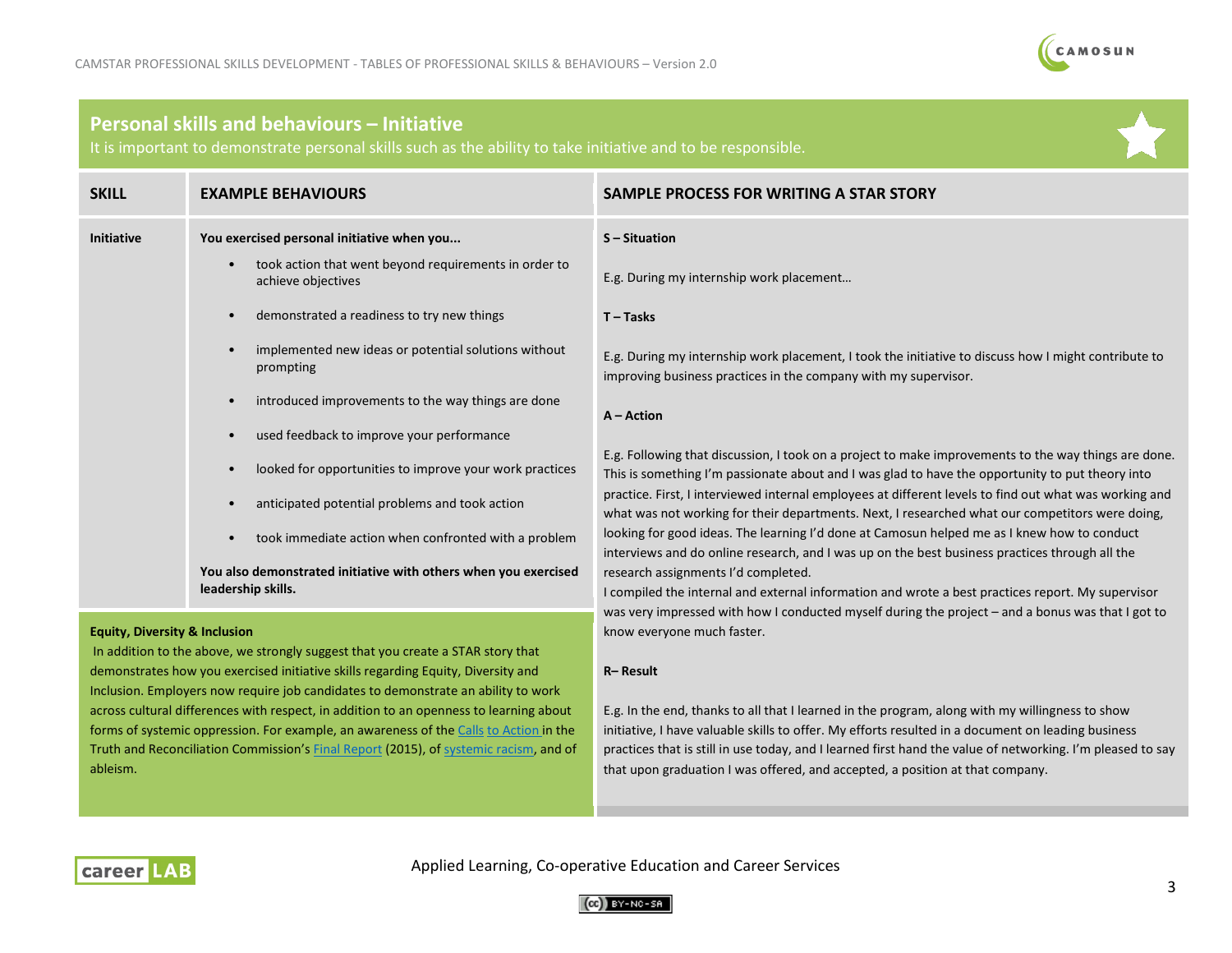

## **Personal skills and behaviours – Responsibility**

Leadership, teamwork, and conflict management are examples of interpersonal skills, i.e. the ability to get along with others

| <b>SKILL</b>          | <b>EXAMPLE BEHAVIOURS</b>                                                                                                                                                                                                                                                             | SAMPLE PROCESS FOR WRITING A STAR STORY                                                                                                                                                                                                                       |
|-----------------------|---------------------------------------------------------------------------------------------------------------------------------------------------------------------------------------------------------------------------------------------------------------------------------------|---------------------------------------------------------------------------------------------------------------------------------------------------------------------------------------------------------------------------------------------------------------|
| <b>Responsibility</b> | You exercised responsibility independently when you<br>planned ahead and managed your time/resources to achieve goals<br>accepted responsibility for mistakes/wrong decisions<br>followed through on deadlines and commitments<br>remained self-motivated even when things went wrong | S-Situation<br>E.g. During term two of my diploma program<br>$T-Task$<br>E.g. During term two of my diploma program I had two final exams and a termpaper due<br>on the same day.                                                                             |
|                       | You exercised responsibility with another person or in a team when you                                                                                                                                                                                                                | $A - Action$                                                                                                                                                                                                                                                  |
|                       | showed accountability to the team and followed through on your<br>commitments                                                                                                                                                                                                         | E.g. I demonstrated personal responsibility skills when I booked an appointment with<br>the Camosun Student Success Centre to learn some strategies so I could plan ahead<br>and manage my time/resources. I learned how to budget my time and made school my |
|                       | agreed to workload division                                                                                                                                                                                                                                                           | number one priority with the help of the Success Centre's time management guide.<br>That meant that before I scheduled work shifts or social activities, I planned ahead and                                                                                  |
|                       | took advice and acted on it                                                                                                                                                                                                                                                           | managed my time/resources to make surel allowed enough time for studying and<br>research, as well as time to prepare for exams and complete the paper on time. I set a                                                                                        |
|                       | came to team meetings prepared and on time                                                                                                                                                                                                                                            | "fake" deadline for my paper, got help at the Writing Centre, and handed it in two<br>weeks early, which gave me plenty of time to study for both exams. This decreased my                                                                                    |
|                       | completed your share of the work in a timely manner                                                                                                                                                                                                                                   | stress level significantly, which made me feel successful, happier and better able to<br>juggleeverything I had to do in a day.                                                                                                                               |
|                       | did a fair share of the work                                                                                                                                                                                                                                                          | R-Result                                                                                                                                                                                                                                                      |
|                       |                                                                                                                                                                                                                                                                                       |                                                                                                                                                                                                                                                               |

#### **Equity, Diversity & Inclusion**

In addition to the above, **we strongly suggest** that you create a **STAR story** that demonstrates how you exercised **responsibility** skills regarding **Equity, Diversity and Inclusion**. Employers now require job candidates to demonstrate an ability to work across culturaldifferences with respect, in addition to an openness to learning about forms of systemic oppression. For example, an awareness of the **[Calls](http://trc.ca/assets/pdf/Calls_to_Action_English2.pdf) [to](http://trc.ca/assets/pdf/Calls_to_Action_English2.pdf) [Action](http://trc.ca/assets/pdf/Calls_to_Action_English2.pdf)** in the Truth and Reconciliation Commission's **Final [Report](http://www.trc.ca/assets/pdf/Honouring_the_Truth_Reconciling_for_the_Future_July_23_2015.pdf)** (2015), of**[systemic](https://nationalpost.com/news/what-is-systemic-racism-there-is-broad-national-confusion-about-the-concept) racism**, and of ableism.

E.g. As a result of my actions I aced my final exams and got my paper in early. I learned a lot about time management and study skills, and gained some solid research and writing strategies. It was time well spent that benefitted me for the rest of my program and I anticipate the strategies I learned will help me performwell in future school and work situations.



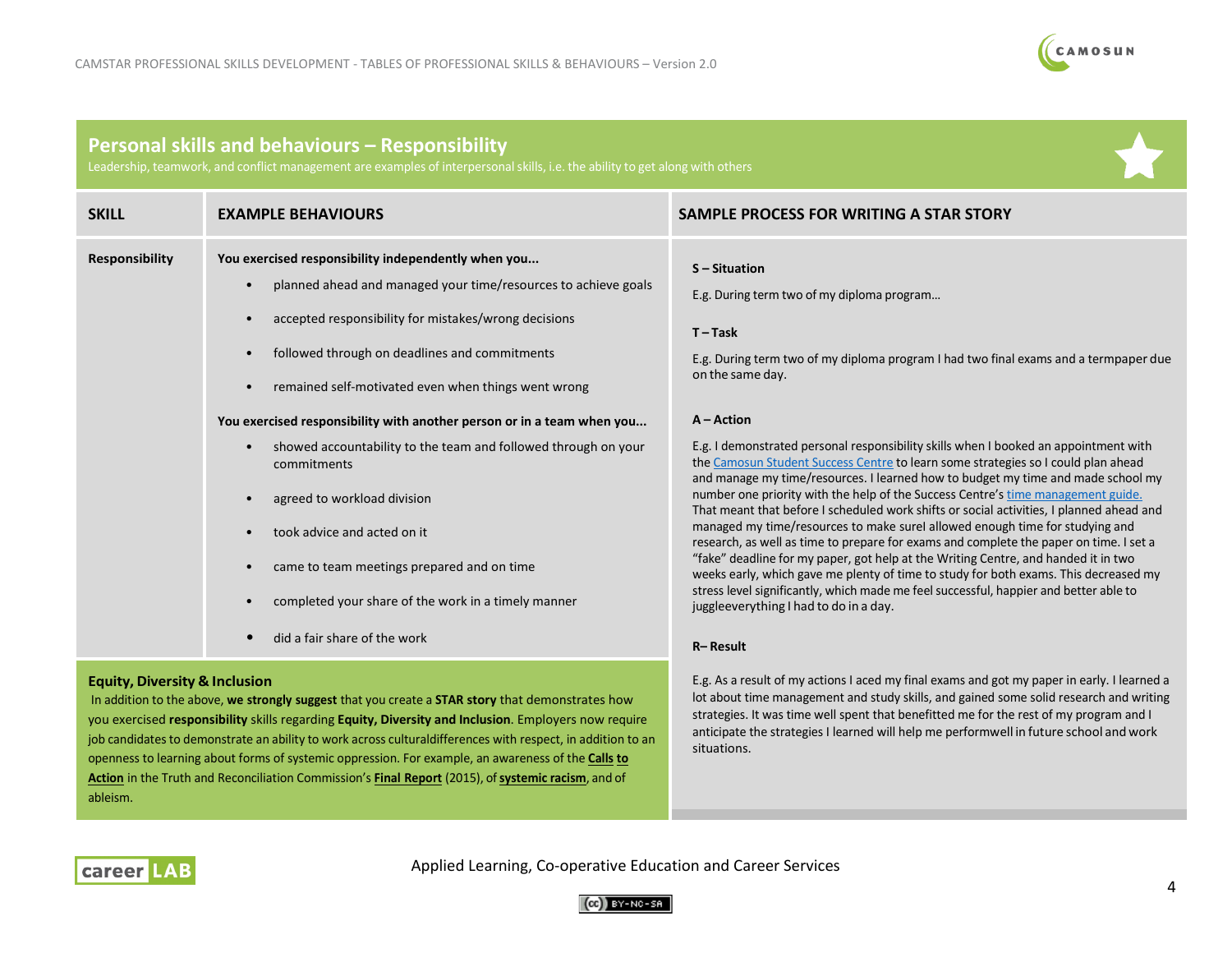

## **Interpersonal skills and behaviours – Leadership**

Leadership, teamwork, and conflict management are examples of interpersonalskills, i.e. the ability to get along with others

| <b>SKILL</b>                                         | <b>EXAMPLE BEHAVIOURS</b>                                                                                                                                                                                   | SAMPLE PROCESS FOR WRITING A STAR STORY                                                                                                                                                                                                                                                                |
|------------------------------------------------------|-------------------------------------------------------------------------------------------------------------------------------------------------------------------------------------------------------------|--------------------------------------------------------------------------------------------------------------------------------------------------------------------------------------------------------------------------------------------------------------------------------------------------------|
| Leadership                                           | You exercised leadership when you<br>took responsibility for the direction and actions of a<br>team                                                                                                         | $S -$ Situation<br>E.g. As part of my Career Development (CDEV) course in the co-op program                                                                                                                                                                                                            |
|                                                      | introduced improvements to the way things were                                                                                                                                                              | $T-Task$                                                                                                                                                                                                                                                                                               |
|                                                      | done                                                                                                                                                                                                        | E.g. As part of my Career Development (CDEV) course in the co-op program I set a professional skills                                                                                                                                                                                                   |
|                                                      | provided constructive feedback to others on the team                                                                                                                                                        | development goal to demonstrate leadership skills on a teamproject.                                                                                                                                                                                                                                    |
|                                                      | motivated others on the team to do their best                                                                                                                                                               | $A - Action$                                                                                                                                                                                                                                                                                           |
|                                                      | made sure that everyone on the team understood<br>important information and what they were to do                                                                                                            | E.g. During my co-op work term an opportunity arose for a student to take the lead on a project. I<br>quickly volunteered so I could meet my goal. One of the key elements in leading any project is<br>clear communication, assigning responsibility for tasks to each team member, and tracking task |
| made sure that everyone was helping with the project | completion. I used my leadership skills when I helped the team to plan and organize its work by<br>setting the project up in Trello. Trello is an online tool that is free, fun and easy to set up and use. |                                                                                                                                                                                                                                                                                                        |
|                                                      | helped the team to plan and organize its work                                                                                                                                                               | Once the project was set up in Trello I invited the project team to a workshop in MS Teams to<br>demonstrate how to use the tool and answer any questions.                                                                                                                                             |
|                                                      | delegated tasks and responsibilities that leveraged<br>others' strengths                                                                                                                                    | R-Result                                                                                                                                                                                                                                                                                               |
| <b>Equity, Diversity &amp; Inclusion</b>             |                                                                                                                                                                                                             | E.g. As a result of my efforts I met a professional goal and led the project to successful completion.<br>The project team enjoyed using Trello and all of themplan to continue using it in the future. Both my                                                                                        |

In addition to the above, **we strongly suggest** that you create a **STAR story** that demonstrates how you exercised **leadership** skills regarding **Equity, Diversity and Inclusion**. Employers now require job candidates to demonstrate an ability to work across culturaldifferences with respect, in addition to an openness to learning about forms of systemic oppression. For example, an awareness of the **[Calls](http://trc.ca/assets/pdf/Calls_to_Action_English2.pdf) to [Action](http://trc.ca/assets/pdf/Calls_to_Action_English2.pdf)** in the Truth and Reconciliation Commission's **Final [Report](http://www.trc.ca/assets/pdf/Honouring_the_Truth_Reconciling_for_the_Future_July_23_2015.pdf)** (2015), of**[systemic](https://nationalpost.com/news/what-is-systemic-racism-there-is-broad-national-confusion-about-the-concept) racism**, and of ableism.

# work term and Camosun supervisors were impressed with my leadership skills.



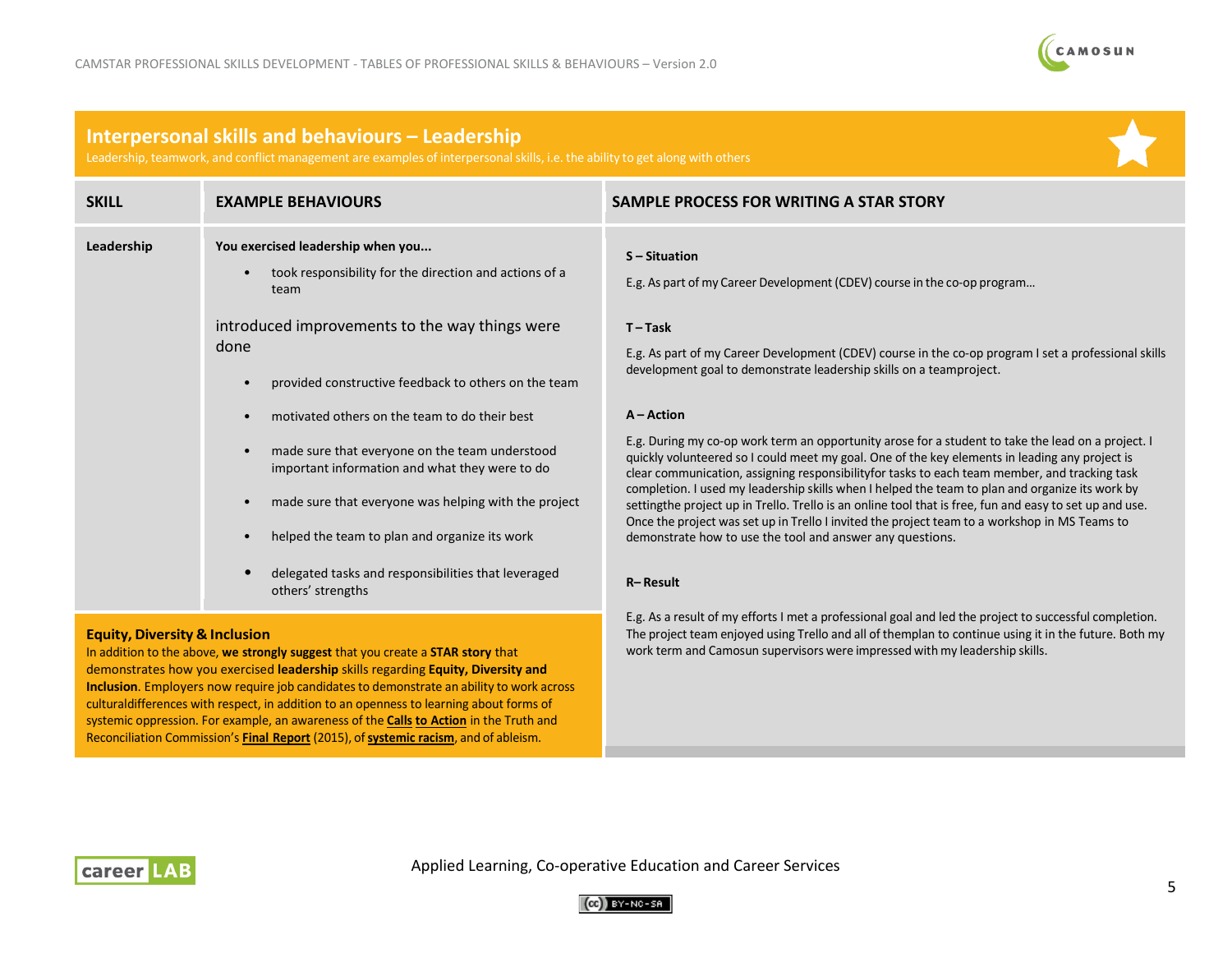

## **Interpersonal skills and behaviours – Teamwork**

Leadership, teamwork, and conflict management are examples of interpersonalskills, i.e. the ability to get along with others

| <b>SKILL</b>    | <b>EXAMPLE BEHAVIOURS</b>                                                                         | SAMPLE PROCESS FOR WRITING A STAR STORY                                                                                                                                                                                                                                                        |
|-----------------|---------------------------------------------------------------------------------------------------|------------------------------------------------------------------------------------------------------------------------------------------------------------------------------------------------------------------------------------------------------------------------------------------------|
| <b>Teamwork</b> | You exercised personal initiative when you                                                        | S-Situation                                                                                                                                                                                                                                                                                    |
|                 | shifted between a leading and supporting role to help<br>team dynamics and goals                  | E.g. During a first-year anthropology course<br>$T-Task$                                                                                                                                                                                                                                       |
|                 | responded constructively and respectfully to the<br>opinions/ideas/differences of others          | E.g. During a first-year anthropology course I participated as part of a team tasked with<br>organizing a display for a community event.                                                                                                                                                       |
|                 | worked effectively with different personalities in a<br>team                                      | $A - Action$<br>E.g. I demonstrated teamwork when I coordinated my group's communication plan. This                                                                                                                                                                                            |
|                 | collaboratively adjusted to changing requirements/<br>goals/deadlines                             | involved working with the Royal BC Museum, chefs at the Songhees Wellness Centre, and<br>students in the Culinary Arts program at Camosun, and required us to adapt and adjust our plan<br>to be in line with ongoing changes, requirements, goals, and deadlines. My group was                |
|                 | collaborated by sharing information virtually/in person<br>that supported the success of the team | responsible for researching and creating a display on one element of traditional Coast Salish<br>food sovereignty. I organized and chaired several meetings and communicated through Trello,<br>email and text messages to ensure everything was ready to go. Stress levels were high as there |
|                 | helped improve communication among team members<br>and facilitate the exchange of ideas           | were a few last-minute changes from one of the community partners. I quickly organized a video<br>conference with the team and we came up with an idea to replace the objects that were no<br>longer available from an outside source. I sent out a list of resources and suggested we work    |

### **Equity, Diversity & Inclusion**

In addition to the above, **we strongly suggest** that you create a **STAR story** that demonstrates how you exercised **teamwork** skills regarding **Equity, Diversity and Inclusion**. Employers now require job candidates to demonstrate an ability to work across culturaldifferences with respect, in addition to an openness to learning about forms of systemic oppression. For example, an awareness of the **[Calls](http://trc.ca/assets/pdf/Calls_to_Action_English2.pdf) to [Action](http://trc.ca/assets/pdf/Calls_to_Action_English2.pdf)** in the Truth and Reconciliation Commission's **Final [Report](http://www.trc.ca/assets/pdf/Honouring_the_Truth_Reconciling_for_the_Future_July_23_2015.pdf)** (2015), of**[systemic](https://nationalpost.com/news/what-is-systemic-racism-there-is-broad-national-confusion-about-the-concept) racism**, and of ableism.

#### **R– Result**

E.g. The instructor was aware of the challenges we faced and was impressed by our creativity, resourcefulness and especially our ability to work as a team to get the work done. I learned that clear communication channels are critical when dealing with unexpected changes, as well as organizational skills and dedication. I believe I was instrumental in helping my team organize an event for the museum that was very well received and that allowed us to achieve top marks.

together to pool the necessary resources which everyone was willing to do. I found a workspace and we met and made what we needed as a group just in time for the day of the event.



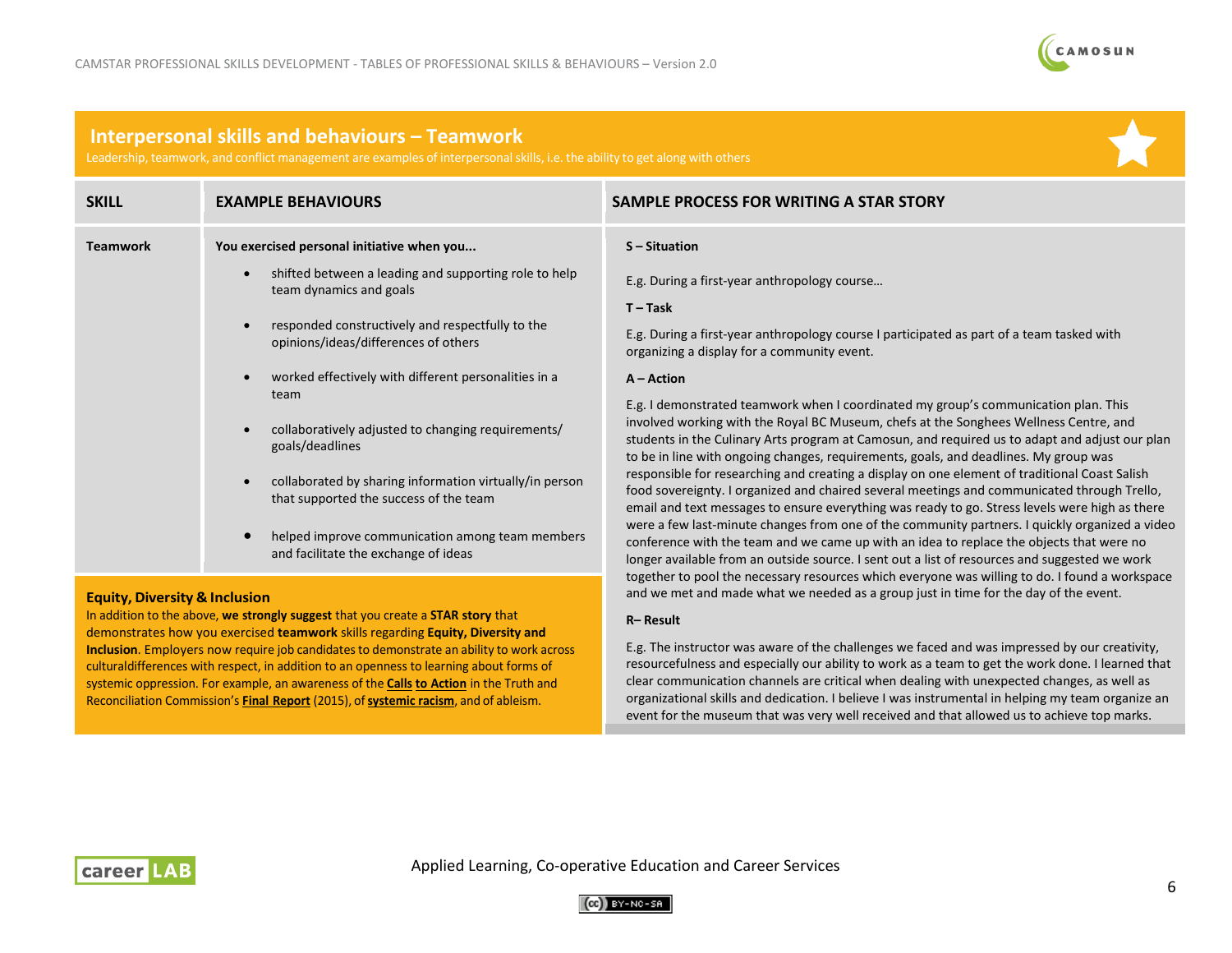

## **Interpersonal skills and behaviours – Conflict Management**

Leadership, teamwork, and conflict management are examples of interpersonalskills, i.e. the ability to get along with others



| <b>SKILL</b>                         | <b>EXAMPLE BEHAVIOURS</b>                                                                                                                                                                                                                                                                                                                                                                                                                                                                                                                                                                                                                                          | SAMPLE PROCESS FOR WRITING A STAR STORY                                                                                                                                                                                                                                                                                                                                                                                                                                                                                                                                                                                                                                                                                                                                                                                                                                                                                                                                        |
|--------------------------------------|--------------------------------------------------------------------------------------------------------------------------------------------------------------------------------------------------------------------------------------------------------------------------------------------------------------------------------------------------------------------------------------------------------------------------------------------------------------------------------------------------------------------------------------------------------------------------------------------------------------------------------------------------------------------|--------------------------------------------------------------------------------------------------------------------------------------------------------------------------------------------------------------------------------------------------------------------------------------------------------------------------------------------------------------------------------------------------------------------------------------------------------------------------------------------------------------------------------------------------------------------------------------------------------------------------------------------------------------------------------------------------------------------------------------------------------------------------------------------------------------------------------------------------------------------------------------------------------------------------------------------------------------------------------|
| <b>Conflict</b><br><b>Management</b> | You began to develop the skills necessary to manage conflict when you:<br>managed stress while remaining alert and calm<br>controlled your emotions and behaviour<br>paid attention to feelings being expressed by others<br>were aware of and respectful of differences<br>You managed team conflicts when you<br>listened carefully to the arguments of both parties and assessed<br>the logic of their reasoning<br>negotiated differences of opinion so all parties felt respected<br>and heard<br>listed all the issues important to both sides and identified the<br>key concerns<br>distinguished between points that could and could not be<br>compromised | S-Situation<br>E.g. During my undergraduate studies<br>$T - Task$<br>E.g. During my undergraduate studies I demonstrated conflict management skills when<br>I chaired student society meetings.<br>$A - Action$<br>E.g. During monthly Student Society meetings over the 2018/2019 school year I used<br>my conflict management skills when I negotiated differences of opinion so all parties<br>felt respected and heard. I honed my knowledge and application of Robert's Rules of<br>Order, and beyond that I worked hard to establish relationships with the diverse and<br>passionate members of the society. I introduced the use of a talking stone that was<br>passed around the table so we could ensure whomever was talking had our respectful<br>attention. We started each meeting with a roundtable and each member answered a<br>question designed to help us get to know one another beyond our official roles and the<br>politics they entailed.<br>R-Result |
|                                      | understood any outside forces that were affecting the problem<br>used tact and diplomacy to defuse tensions                                                                                                                                                                                                                                                                                                                                                                                                                                                                                                                                                        | E.g. By building relationships and encouraging respect through the ritual of passing the<br>stone and truly listening to one another compassion, trust and empathy were created<br>within the group. This made conflict less volatile when it arose. The meetings ran                                                                                                                                                                                                                                                                                                                                                                                                                                                                                                                                                                                                                                                                                                          |
|                                      |                                                                                                                                                                                                                                                                                                                                                                                                                                                                                                                                                                                                                                                                    | smoothly and I learned a good way to manage conflict is to build trusting relationships.<br>These are ways I learned from my Indigenous family and community. I was happy to                                                                                                                                                                                                                                                                                                                                                                                                                                                                                                                                                                                                                                                                                                                                                                                                   |

### **Equity, Diversity & Inclusion**

career LA

In addition to the above, **we strongly suggest** that you create a **STAR story** that demonstrates how you exercised **conflict management** skills regarding **Equity, Diversity and Inclusion**. Employers now require job candidates to demonstrate an ability to work across culturaldifferences with respect, in addition to an openness to learning about forms of systemic oppression. For example, an awareness of the **[Calls](http://trc.ca/assets/pdf/Calls_to_Action_English2.pdf) to [Action](http://trc.ca/assets/pdf/Calls_to_Action_English2.pdf)** in the Truth and Reconciliation Commission's **Final [Report](http://www.trc.ca/assets/pdf/Honouring_the_Truth_Reconciling_for_the_Future_July_23_2015.pdf)** (2015), of**[systemic](https://nationalpost.com/news/what-is-systemic-racism-there-is-broad-national-confusion-about-the-concept) [racism](https://nationalpost.com/news/what-is-systemic-racism-there-is-broad-national-confusion-about-the-concept)**, and of ableism.

Applied Learning, Co-operative Education and Career Services



learn they worked at the college and the Student Society acknowledged my leadership

style formally at the end of the year.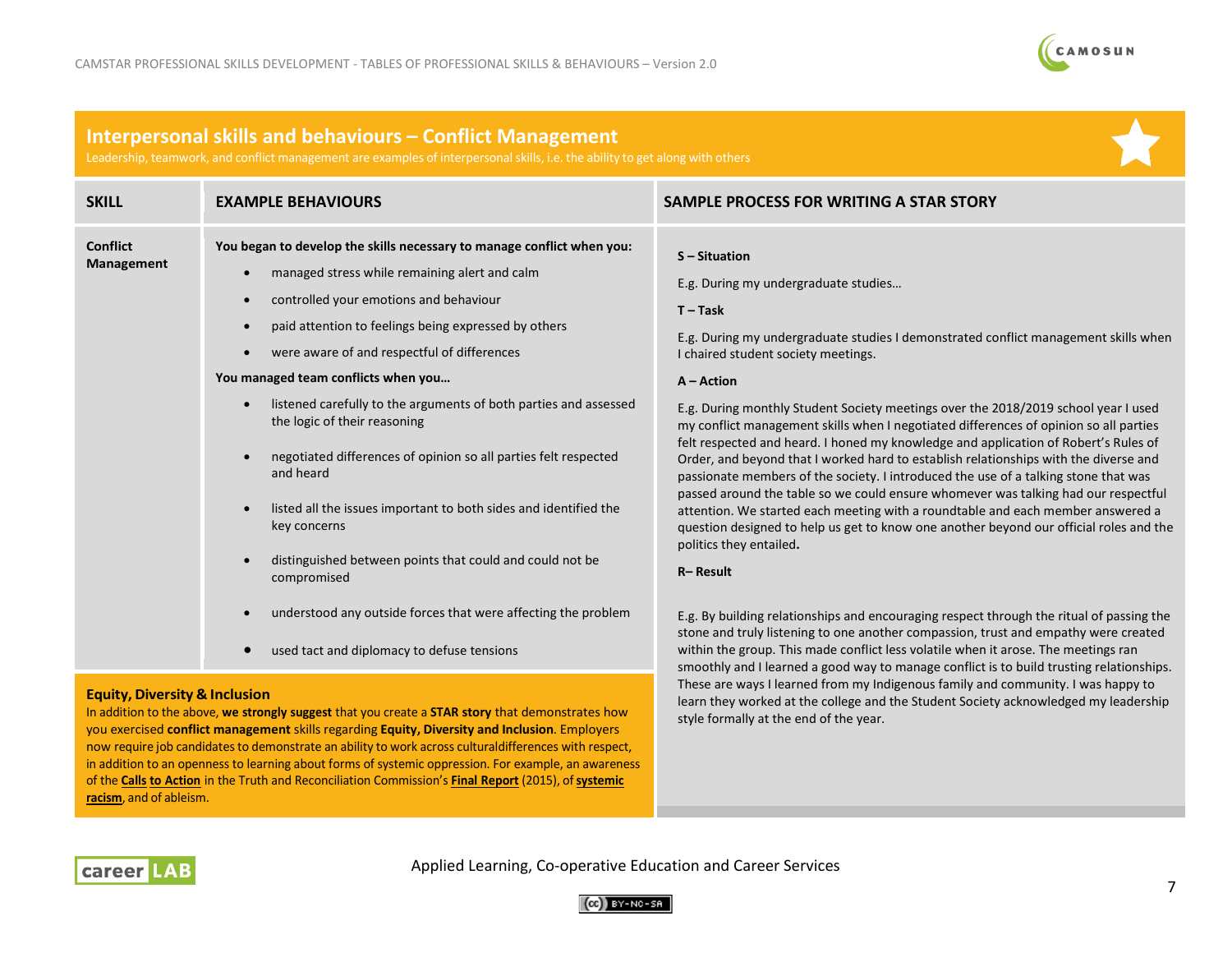

# **Communication skills and behaviours - Oral Communication**

Communication skills are critical to interacting with others. These include written and oral forms of communication.

| <b>SKILL</b>                             | <b>EXAMPLE BEHAVIOURS</b>                                                                                                                                                                                                                                       | SAMPLE PROCESS FOR WRITING A STAR STORY                                                                                                                                                                                                                                                                                                                                                                                                                                                                                                                  |
|------------------------------------------|-----------------------------------------------------------------------------------------------------------------------------------------------------------------------------------------------------------------------------------------------------------------|----------------------------------------------------------------------------------------------------------------------------------------------------------------------------------------------------------------------------------------------------------------------------------------------------------------------------------------------------------------------------------------------------------------------------------------------------------------------------------------------------------------------------------------------------------|
| Oral<br>Communication                    | You communicated through speaking when you<br>clearly expressed your thoughts orally to<br>$\bullet$<br>persuade and hold the attention of an<br>audience<br>varied your tone, pace and volume to enhance<br>$\bullet$<br>communication and encourage questions | S-Situation<br>E.g. During my first-year nursing practicum<br>$T-Task$<br>E.g. During my first-year nursing practicum, I was required to present two patient care plans to an inter-<br>professional team.                                                                                                                                                                                                                                                                                                                                               |
|                                          | listened actively and asked questions to<br>$\bullet$<br>understand other people's viewpoints                                                                                                                                                                   | $A - Action$<br>E.g. Conducting patient assessments and creating care plans as part of a team required that I further develop                                                                                                                                                                                                                                                                                                                                                                                                                            |
|                                          | reflected back what the speaker said in other<br>$\bullet$<br>words to clarify understanding                                                                                                                                                                    | my oral communication skills. I learned to listen actively and I asked questions to make sure I had<br>understood what I heard, as well as to understand other people's viewpoints. This was critical to ensuring<br>the care plan presentations were inclusive and that the plan itself pulled together thebest possible actions<br>for the patient. I also demonstrated my listening skills and my ability to work respectfully with other<br>professionals on site at the hospital. Despite the high pressure setting, I was able to communicate in a |
|                                          | encouraged the speaker to elaborate and to<br>define their problems                                                                                                                                                                                             | respectful manner when working with the patients in the care plans. I also delivered two oral presentations<br>to the team using PowerPoint.                                                                                                                                                                                                                                                                                                                                                                                                             |
| <b>Equity, Diversity &amp; Inclusion</b> |                                                                                                                                                                                                                                                                 | R-Result                                                                                                                                                                                                                                                                                                                                                                                                                                                                                                                                                 |

### In addition to the above, **we strongly suggest** that you create a **STAR story** that demonstrates how you exercised **conflict management** skills regarding **Equity, Diversity and Inclusion**. Employers now require job candidates to demonstrate an ability to work across culturaldifferences with respect, in addition to an openness to learning about forms of systemic oppression. For example, an awareness of the **[Calls](http://trc.ca/assets/pdf/Calls_to_Action_English2.pdf) to [Action](http://trc.ca/assets/pdf/Calls_to_Action_English2.pdf)** in the Truth and Reconciliation Commission's **Final [Report](http://www.trc.ca/assets/pdf/Honouring_the_Truth_Reconciling_for_the_Future_July_23_2015.pdf)** (2015), of **[systemic](https://nationalpost.com/news/what-is-systemic-racism-there-is-broad-national-confusion-about-the-concept) racism**, and of ableism.

#### E.g. I received very positive feedback from the entire team on my professional communication skills, and the floor supervisor recommended me as the interdisciplinary teams' student representative. The nursing instructor commended my clear, calm communication style and invited me to present to the rest of the class. He also asked if I would be willing to be a peer mentor for first year students.



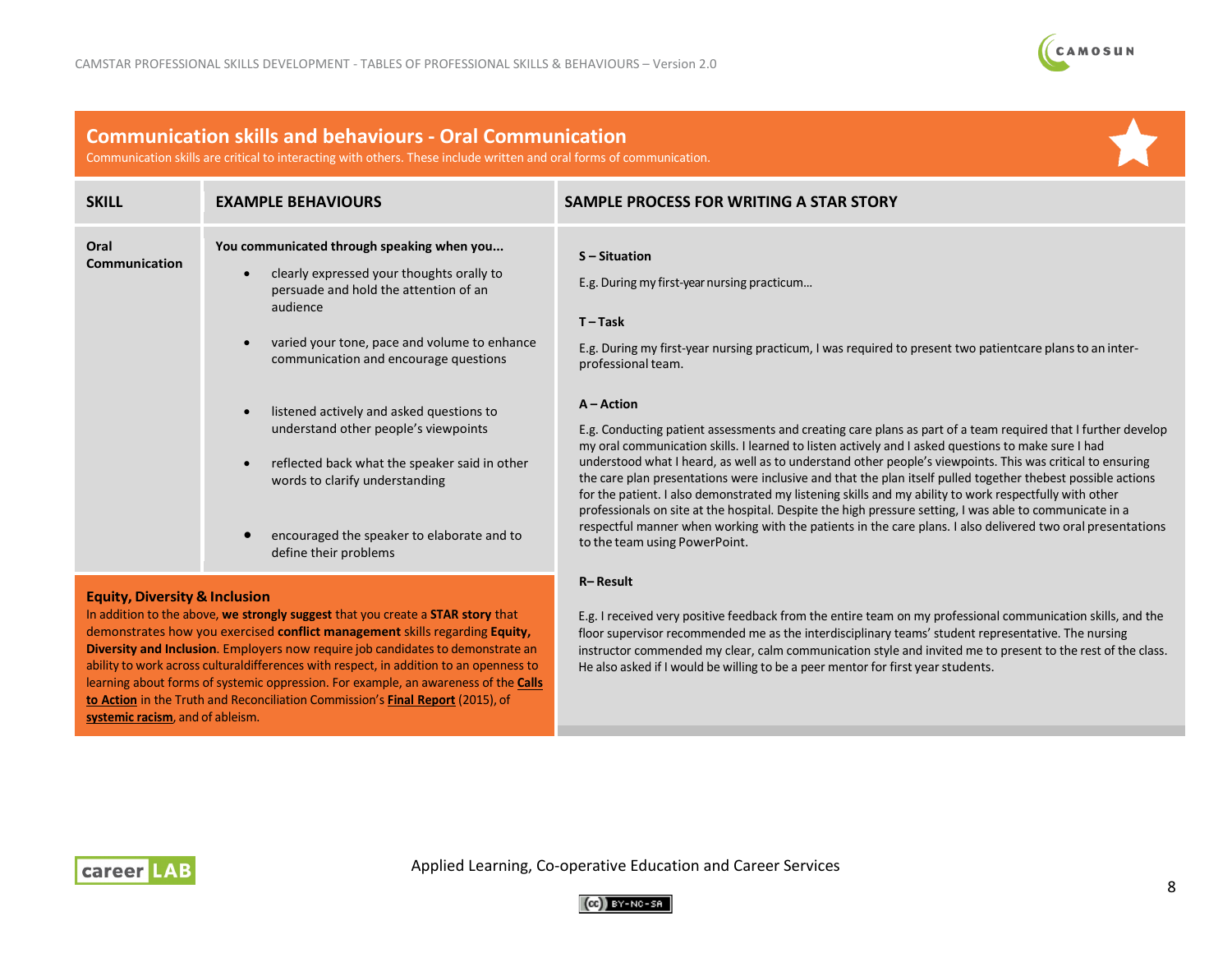

## **Communication skills and behaviours - Written Communication**

Communication skills are critical to interacting with others. These include written and oral forms of communication.

| <b>SKILL</b>                           | <b>EXAMPLE BEHAVIOURS</b>                                                                                          | SAMPLE PROCESS FOR WRITING A STAR STORY                                                                                                                                                                                                                                                                   |
|----------------------------------------|--------------------------------------------------------------------------------------------------------------------|-----------------------------------------------------------------------------------------------------------------------------------------------------------------------------------------------------------------------------------------------------------------------------------------------------------|
| <b>Written</b><br><b>Communication</b> | You communicated in writing when you                                                                               | S-Situation                                                                                                                                                                                                                                                                                               |
|                                        | planned what you were going to write (clarify your<br>$\bullet$<br>thoughts and the purpose of your communication) | E.g. While on my co-op work term                                                                                                                                                                                                                                                                          |
|                                        | communicated ideas clearly and concisely<br>$\bullet$                                                              | $T - Task$                                                                                                                                                                                                                                                                                                |
|                                        | wrote persuasively to build an argument or defend<br>a thesis statement                                            | E.g. While on my co-op work term at a local bookstore I answered customer enquiries on the Ask<br>Away! live chat message board.                                                                                                                                                                          |
|                                        | wrote and edited documents using appropriate<br>grammar, punctuation, and structure                                | $A - Action$                                                                                                                                                                                                                                                                                              |
|                                        | decided on a logical order for what you had to say<br>$\bullet$                                                    | E.g. I produced written documentation on a daily basis. Several of the requests were book orders                                                                                                                                                                                                          |
|                                        | wrote in a style appropriate to the audience                                                                       | with meant accurately filling out the order forms and filing the relevant information clearly and<br>concisely so other staff could find and use it as necessary. Using clear written communication<br>ensured the correct books were ordered and delivered to the correct customer which was critical to |

#### **Equity, Diversity & Inclusion**

In addition to the above, **we strongly suggest** that you create a **STAR story** that demonstrates how you exercised **written communication** skills regarding **Equity, Diversity and Inclusion**. Employers now require job candidates to demonstrate an ability to work across culturaldifferences with respect, in addition to an openness to learning about forms of systemic oppression. For example, an awareness of the **[Calls](http://trc.ca/assets/pdf/Calls_to_Action_English2.pdf) [to](http://trc.ca/assets/pdf/Calls_to_Action_English2.pdf) [Action](http://trc.ca/assets/pdf/Calls_to_Action_English2.pdf)** in the Truth and Reconciliation Commission's **Final [Report](http://www.trc.ca/assets/pdf/Honouring_the_Truth_Reconciling_for_the_Future_July_23_2015.pdf)** (2015), of**[systemic](https://nationalpost.com/news/what-is-systemic-racism-there-is-broad-national-confusion-about-the-concept) [racism](https://nationalpost.com/news/what-is-systemic-racism-there-is-broad-national-confusion-about-the-concept)**, and of ableism.

**R– Result**

E.g. As a result of my work, my supervisor acknowledged my written communication skills as a strength and I received the highest rating possible on my work-term performance appraisal.

maintaining good relationship with suppliers. Customers appreciated the efficiency of this system.



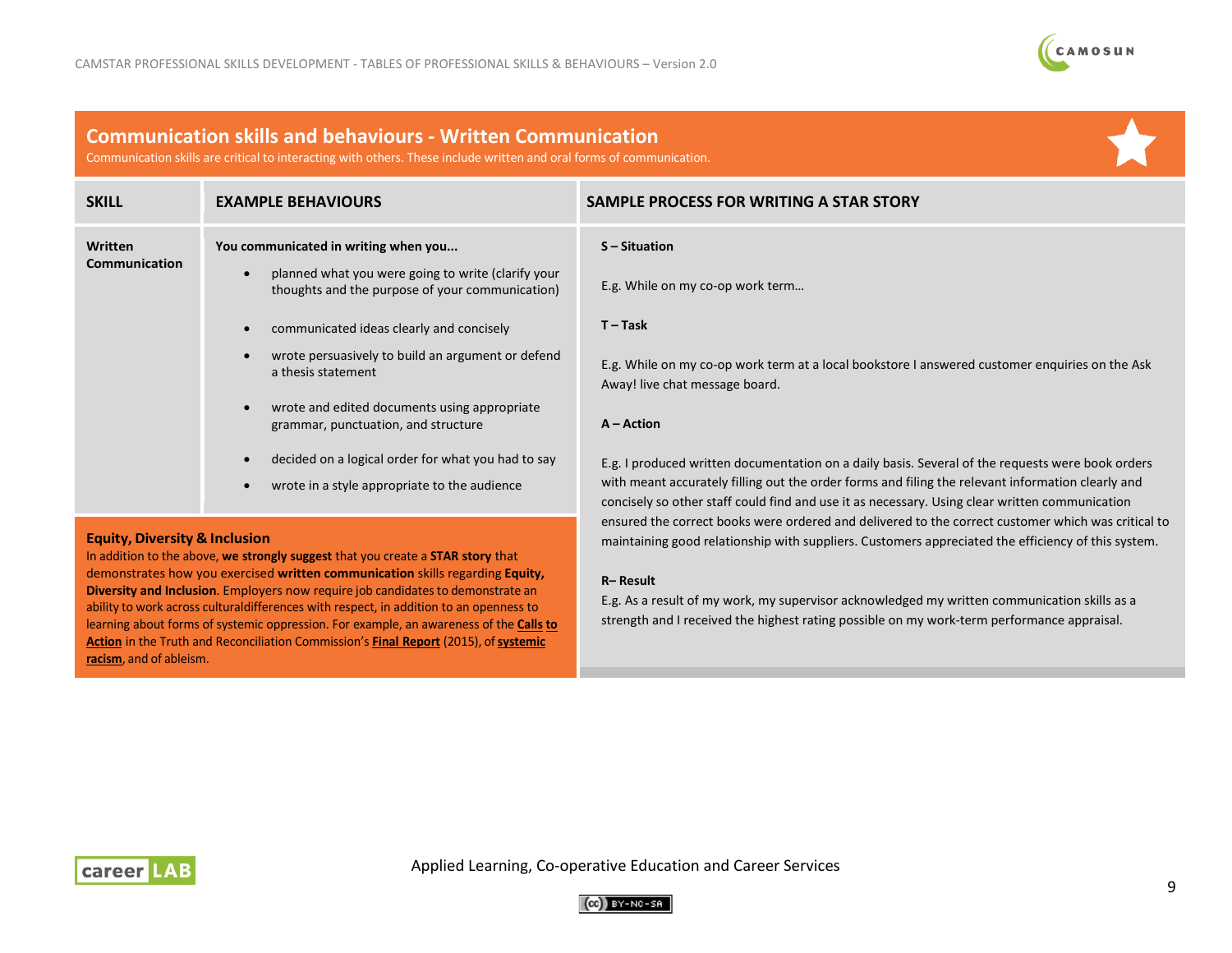

# **Thinking skills and behaviours - Decision Making**

ability to work across culturaldifferences with respect, in addition to an openness to learning about forms of systemic oppression. For example, an awareness of the **[Calls](http://trc.ca/assets/pdf/Calls_to_Action_English2.pdf) to [Action](http://trc.ca/assets/pdf/Calls_to_Action_English2.pdf)** in the Truth and Reconciliation Commission's **Final [Report](http://www.trc.ca/assets/pdf/Honouring_the_Truth_Reconciling_for_the_Future_July_23_2015.pdf)** (2015), of

These skills are a type of higher order thinking, i.e. "thinking about thinking", which include decision-making, problem solving, and critical thinking.

| <b>SKILL</b>                                                                                                                                                                                                                                                                                     | <b>EXAMPLE BEHAVIOURS</b>                                                                                                                                                                                                                                                                                                                                                                                                                                                                                                                                      | SAMPLE PROCESS FOR WRITING A STAR STORY                                                                                                                                                                                                                                                                                                                                                                                                                                                                                                                                                                                                                                                                                                                                                                                                                                                                                                                                                                                                         |
|--------------------------------------------------------------------------------------------------------------------------------------------------------------------------------------------------------------------------------------------------------------------------------------------------|----------------------------------------------------------------------------------------------------------------------------------------------------------------------------------------------------------------------------------------------------------------------------------------------------------------------------------------------------------------------------------------------------------------------------------------------------------------------------------------------------------------------------------------------------------------|-------------------------------------------------------------------------------------------------------------------------------------------------------------------------------------------------------------------------------------------------------------------------------------------------------------------------------------------------------------------------------------------------------------------------------------------------------------------------------------------------------------------------------------------------------------------------------------------------------------------------------------------------------------------------------------------------------------------------------------------------------------------------------------------------------------------------------------------------------------------------------------------------------------------------------------------------------------------------------------------------------------------------------------------------|
| <b>Decision Making</b>                                                                                                                                                                                                                                                                           | You demonstrated decision making skills when you<br>clarified the nature of the problem before<br>deciding a course of action<br>collected and summarized the information you<br>needed to make a decision systematically<br>produced a list of all the courses of action you<br>could think of<br>formulated clear decision criteria<br>differentiated between practical and<br>impractical solutions<br>evaluated each of your options, considering its<br>advantages and disadvantages<br>evaluated options by considering implications<br>and consequences | $S -$ Situation<br>E.g. During a 4th year marketing course<br>$T-Task$<br>E.g. During a 4th year capstone project I helped organize a fundraising activity that benefitted a local non-<br>profit organization.<br>$A - Action$<br>E.g. There were many decisions to make throughout the process and I was in charge of finding a venue for<br>our event. I connected with professional event organizers to gather as much information as possible to aid<br>in my decision. Due to a two-week time constraint I collected and summarized the information needed to<br>make a decision, and made a shortlist of the top five venues I had seen that included amenities, cost,<br>square footage and availability. I presented the options to my group using photos, video clips and a<br>spreadsheet with all the options laid out side by side. We considered all the information and made a<br>collaborative decision.<br>R-Result<br>E.g. The fundraiser was a success and many of the attendees remarked on how beautiful the venue was and |
| <b>Equity, Diversity &amp; Inclusion</b><br>In addition to the above, we strongly suggest that you create a STAR story that<br>demonstrates how you exercised decision making skills regarding Equity,<br><b>Diversity and Inclusion.</b> Employers now require job candidates to demonstrate an |                                                                                                                                                                                                                                                                                                                                                                                                                                                                                                                                                                | how pleased they were with the low cost of the ticket. Keeping the cost low to participants was part of our<br>decision-making strategy. They happily donated cash during the event and were generous in their bids in our<br>silent auction.                                                                                                                                                                                                                                                                                                                                                                                                                                                                                                                                                                                                                                                                                                                                                                                                   |



**[systemic](https://nationalpost.com/news/what-is-systemic-racism-there-is-broad-national-confusion-about-the-concept) racism**, and of ableism.

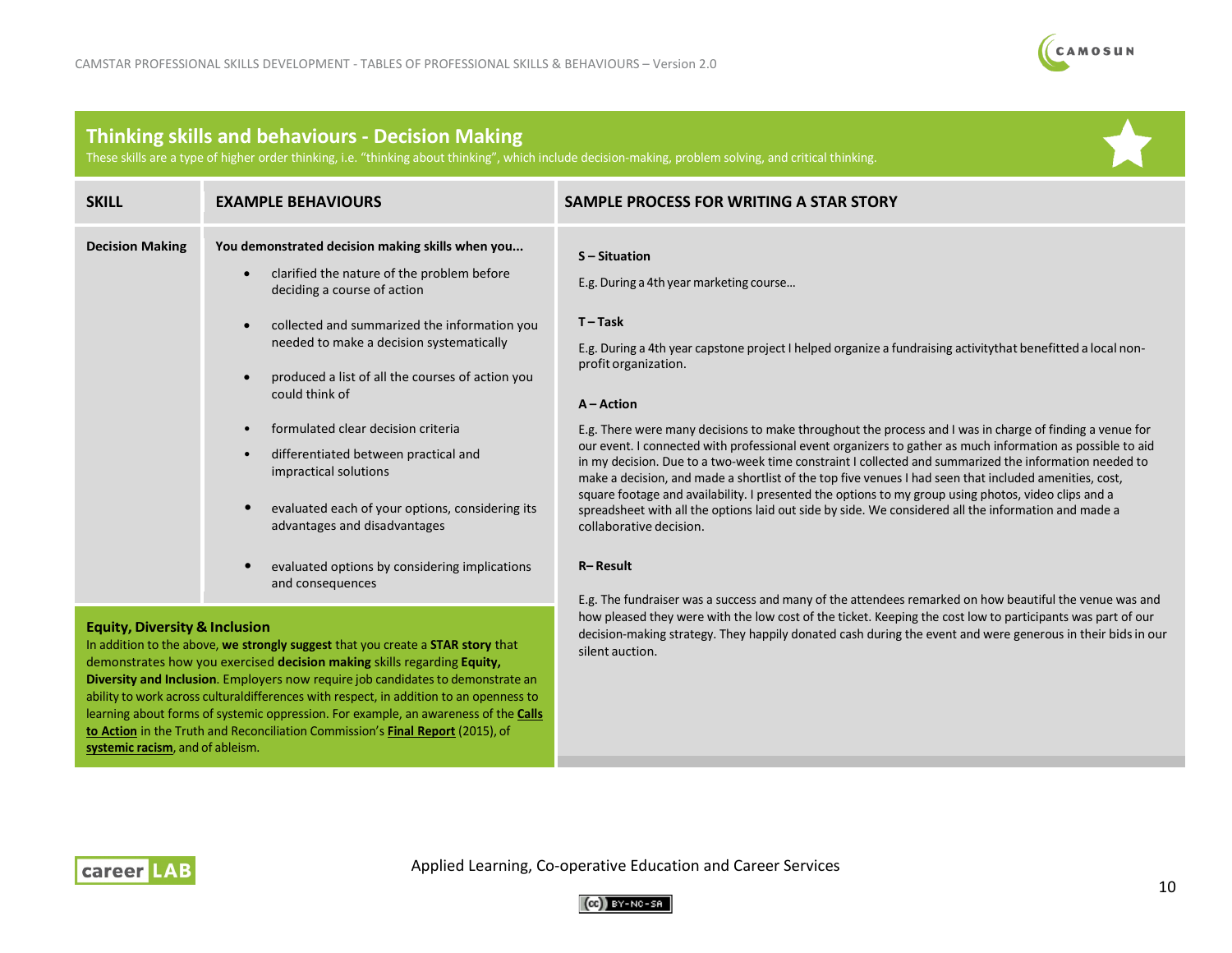

# **Thinking skills and behaviours – Problem Solving**

These skills are a type of higher order thinking, i.e. "thinking about thinking", which include decision-making, problem solving, and critical thinking.

| <b>SKILL</b>           | <b>EXAMPLE BEHAVIOURS</b>                                                                                                                                    | SAMPLE PROCESS FOR WRITING A STAR STORY                                                                                                                                                                                                                                                                             |
|------------------------|--------------------------------------------------------------------------------------------------------------------------------------------------------------|---------------------------------------------------------------------------------------------------------------------------------------------------------------------------------------------------------------------------------------------------------------------------------------------------------------------|
| <b>Problem Solving</b> | You demonstrated problem solving skills when you<br>clarified the nature of the problem before deciding<br>examined a problem from a variety of perspectives | S-Situation<br>E.g. I was faced with several problems during a clinical placement.                                                                                                                                                                                                                                  |
|                        | clarified the nature of a problem                                                                                                                            | $T-Task$                                                                                                                                                                                                                                                                                                            |
|                        | defined the desired objective of solving a problem                                                                                                           | E.g. During clinical placement last term, I was challenged with problem-solving opportunities every day<br>while on client intake.                                                                                                                                                                                  |
|                        | broke down a problem into smaller, more<br>manageable, parts                                                                                                 | $A - Action$                                                                                                                                                                                                                                                                                                        |
|                        | decided on further information to be gathered<br>before taking action                                                                                        | E.g. During my placement at a local massage clinic I was responsible for the intake process. This<br>involved talking with the client, clarifying the nature of the problem they were having, and deciding<br>on a course of action, or treatment. Ensuring that each client received a personalized treatment plan |
|                        | evaluated solutions to a problem through<br>feedback/reflection in order to make improvements                                                                | required the application of theory to practice which was a great challenge that I enjoyed verymuch.<br>Each question I asked was designed to get an answer that informed the treatment plan. I adapted my<br>communication style to suit each client which enabled me to ask questions in a way they understood     |
|                        | adapted decisions and created contingencies to<br>adjust to changing requirements                                                                            | and felt comfortable responding to. I was then able to make informed decisions and provide top<br>notch service to the clients.                                                                                                                                                                                     |

### **Equity, Diversity & Inclusion**

In addition to the above, **we strongly suggest** that you create a **STAR story** that demonstrates how you exercised **problem solving** skills regarding **Equity, Diversity**  and Inclusion. Employers now require job candidates to demonstrate an ability to work across culturaldifferences with respect, in addition to an openness to learning about forms of systemic oppression. For example, an awareness of the **[Calls](http://trc.ca/assets/pdf/Calls_to_Action_English2.pdf) to [Action](http://trc.ca/assets/pdf/Calls_to_Action_English2.pdf)** in the Truth and Reconciliation Commission's **Final [Report](http://www.trc.ca/assets/pdf/Honouring_the_Truth_Reconciling_for_the_Future_July_23_2015.pdf)** (2015), of**[systemic](https://nationalpost.com/news/what-is-systemic-racism-there-is-broad-national-confusion-about-the-concept) racism**, and of ableism.

#### **R– Result**

E.g. My adaptability and problem-solving skills resulted in a 95% return rate of my clients. The feedback I received from my clients indicated that they were comfortable with my approach and pleased with the results of the treatment which decreased pain, and stress while increasing mobility. The clinic I was at extended an invitation for me to complete my next clinical placement with them.